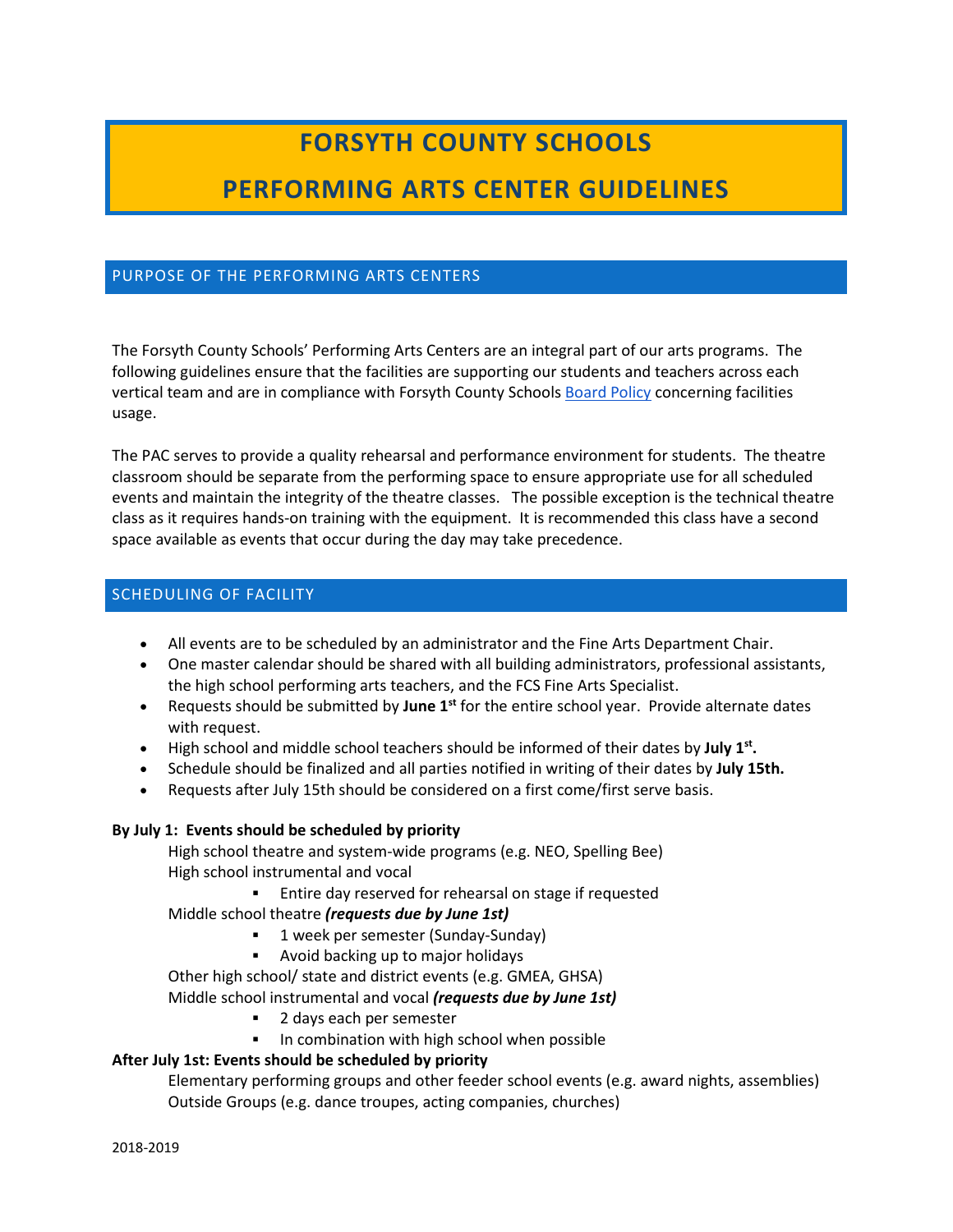#### **ASSIGNED SCHOOLS FOR SY 2018-2019**

- **DHS:** DeSana, Piney Grove, Brandywine, Big Creek, Midway, Shiloh Point
- **FCHS**: Otwell, Cumming, Mashburn, Sawnee, Whitlow
- **LHS:** Riverwatch, Brookwood, Johns Creek, Settles Bridge, Sharon
- **NFHS**: Little Mill, North Middle, Chattahoochee, Chestatee, Coal Mt, Silver City
- **SFHS**: Lakeside, South Forsyth Middle, Daves Creek, Haw Creek

**WFHS**: Liberty, Vickery Creek Middle, Kelly Mill, Matt, Vickery Creek Elementary

#### **CONFLICT RESOLUTION AND CANCELLING OF EVENTS**

- If first choice and an alternate are not available, other reasonable dates must be provided.
- Communication must occur between parties in a timely manner so as to adhere to the scheduling timeline.
- If an event is cancelled, it must be communicated to the scheduler as soon as it is known. The scheduler may open that date up as an alternate for another request.

#### USE OF FACILITY

#### **SCHOOL ORGANIZATION BASIC USE OF FACILITY**

It is recommended that a representative from the high school or a designee (e.g. middle school drama or instrumental/ choral teacher familiar with the equipment) work the house lights and microphone.

For events that require more than the basic use (e.g. projector, spotlight, etc…), a representative designated by the high school theatre director(s) is to be paid a **maximum of \$10/ hour**, **or other compensation not to exceed \$350 per event,** as arranged between the local school administration and group using the facility.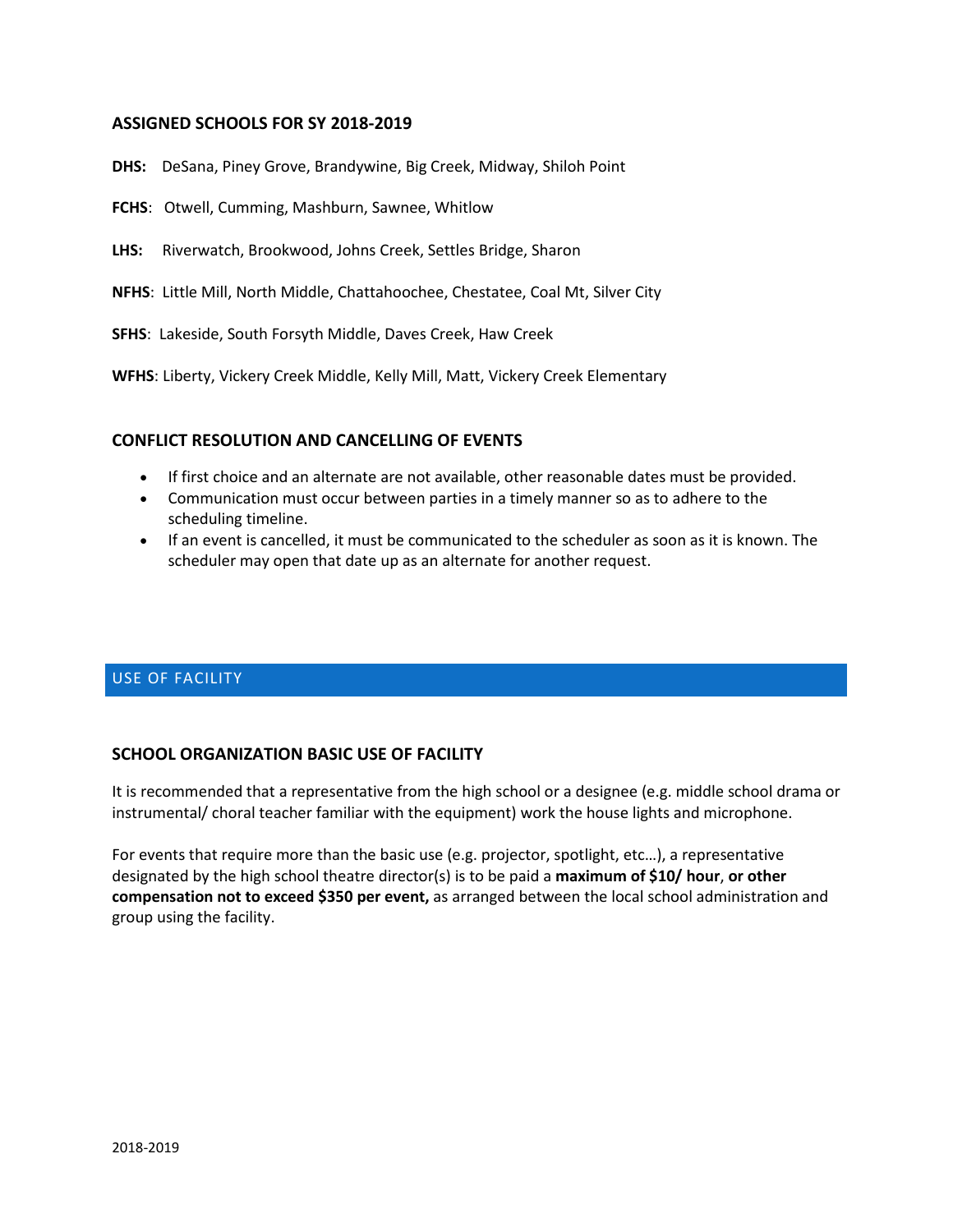#### **SCHOOL ORGANIZATION FULL USE OF FACILITY**

Building a positive relationship between feeder programs is in the best interest of our programs. As a thespian troupe member, volunteer work, community service and assisting younger students is paramount to building a positive relationship between programs. It is understood that the equipment in the booth is expensive and requires extensive training for proper use. Therefore, it is recommended that a high school designee be assigned to the booth to help train and assist middle school students on the equipment. If the use of specialized equipment (e.g. special projections) is requested, extra assistance should be compensated accordingly as agreed to in advance by directors.

The designee should adhere to the following protocols:

- Be a minimum age of 16
- Work with the middle/ elementary director in advance to plan expectations for production
- Be available 30 minutes before and after all rehearsals and assist the director as needed
- Maintain working environment (limited time on homework, device use for production/ emergency use only)
- Professional and respectful at all times to adults and appropriate actions and language with guest students

The designee should be compensated at a **maximum of \$10/hr, or other compensation not to exceed \$350 per event,** as determined in advance by both parties.

- Pay by check: FCS Casual Labor Form is required and a contract between parties must be signed.
- Payment should be made within five (5) business days of final performance.

#### **NON-FCS ORGANIZATION USE OF FACILITY**

Please refer to the FCS Facilities Use Polic[y Administrative Procedure Community Use of Facilities](http://www.forsyth.k12.ga.us/cms/lib3/GA01000373/Centricity/Domain/24/Facility%20Use%20Package%20Revised%20November%202012.pdf)

#### **OTHER**

#### **Equipment:**

Guest students and directors should have access to materials and equipment as agreed upon by directors in advance. Guest group is expected to keep the space clean and organized, monitor student behavior, and repair and/or replace any damaged equipment. Damages should be reported immediately to the high school director or other supervisor.

#### **Custodial fee:**

Custodial needs and requirements should be discussed by local school administrators in advance of the date in use. User of the facility is responsible for all custodial fees, including overtime.

#### **Training:**

It is highly recommended that all performing arts directors and designees who may use the equipment in the booth be trained a minimum of once a year to ensure proper usage of equipment.